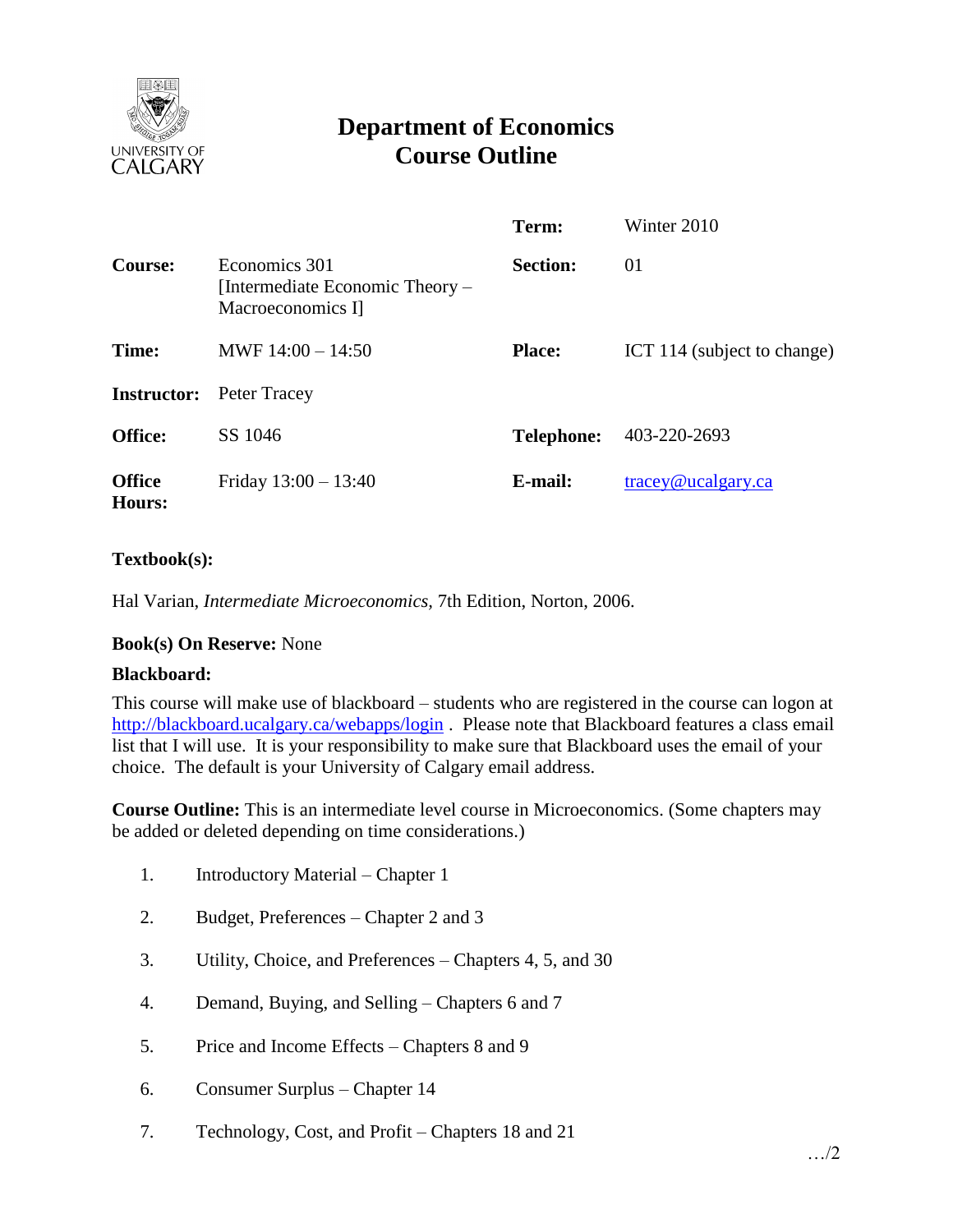- 8. Profit Maximization and Cost Minimization Chapters 19 and 20
- 9. Firm Supply and Demand Chapters 15 and 22
- 10. Competitive Markets Chapters 23

#### **Grade Determination and Final Examination Details:**

| Midterm                  | 30%    | March 1, 2010                                                    |
|--------------------------|--------|------------------------------------------------------------------|
| Assignment 1             | $10\%$ | February $10, 2010$ – Late assignments will not be accepted.     |
| Assignment 2             | 10%    | March $10, 2010$ – Late assignments will not be accepted.        |
| Assignment 3             | 10%    | March 31, $2010 -$ <b>Late assignments will not be accepted.</b> |
| <b>Final Examination</b> |        | 40% Scheduled by Registrar $-2$ Hours                            |

Each assignment is due at the beginning of the lecture on the due date. Late assignments will not be accepted.

The midterm exam will be held in class on the date indicated. The time and location of the final exam, which will be two hours in length, will be scheduled by the Registrar's Office. Exam questions will not consist of multiple choice questions. The use of a non-programmable calculator during exams is permitted. The use of graphing calculators, computers, and cell phones is not permitted during tests and exams.

The midterm exam, assignment, and the final exam are marked on a numerical basis. The grades are then added using the weights indicated above. As a guide to determining standing, these letter grade equivalences will generally apply:

| $A+ 97 - 100$ | B 79 - 83       | $C-$ 62 - 66 |
|---------------|-----------------|--------------|
| $A = 92 - 96$ | $B - 76 - 78$   | $D+$ 57 - 61 |
| $A - 89 - 91$ | $C_{+}$ 73 - 75 | D $50 - 56$  |
| $B+ 84 - 88$  | C $67 - 72$     | $F = 0-49$   |

Notes:

- 1. Make-up midterm exams and deferred midterm exams will not be given. Deferred final examinations do not have to cover the same material or have the same format as the regular final examination.
- 2. Examinations will not be given prior to the scheduled date.
- 3. Students will not be given extra time to complete tests and exams.
- 4. Students should be aware of the academic regulations outlined in The University of Calgary Calendar.